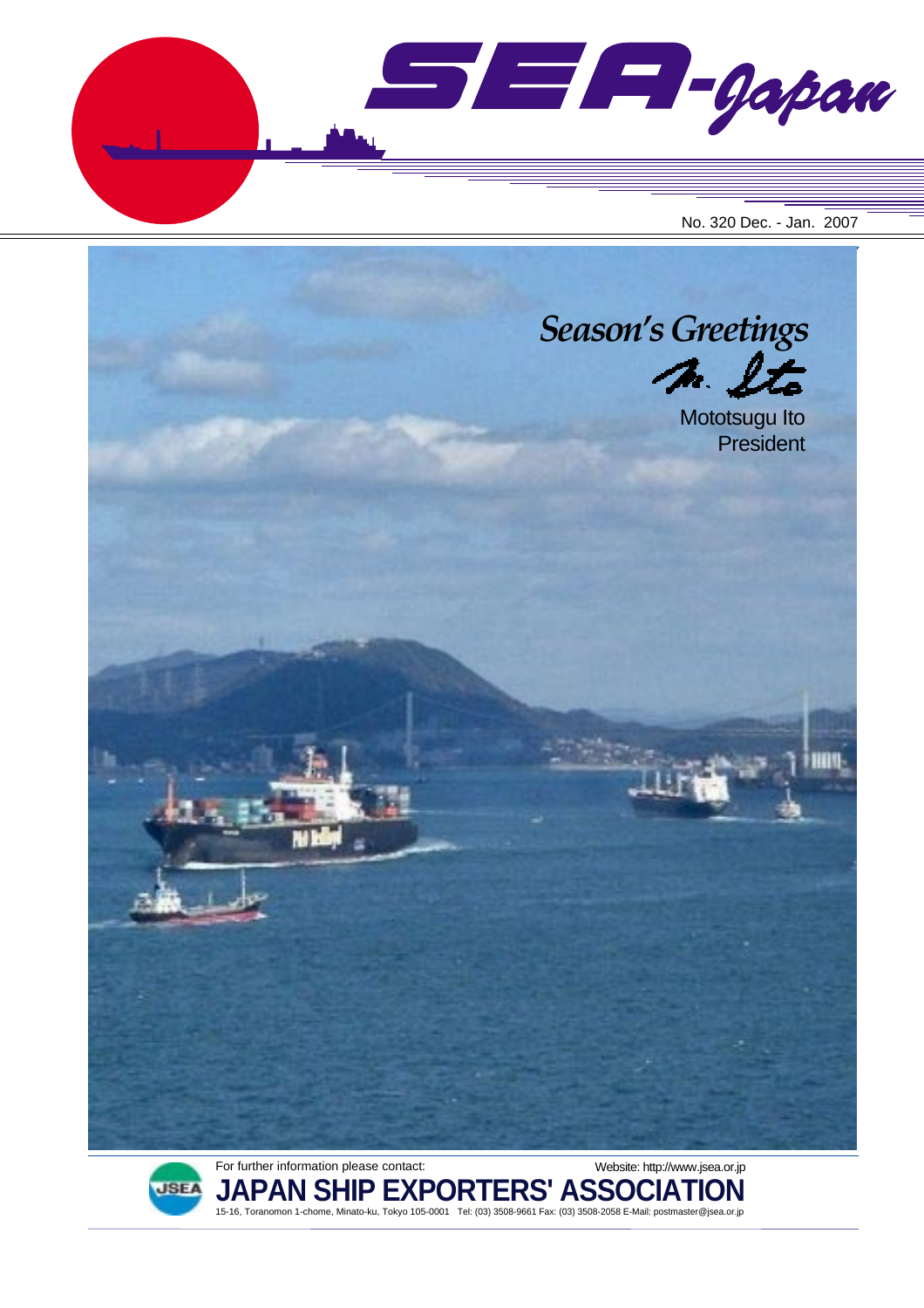## **Naikai completes PCC, ROCKIES HIGHWAY, for River Spring Corp.**

Naikai Zosen Corporation has completed construction of the pure car/ truck carrier, ROCKIES HIGHWAY (HN: 696), for delivery to River Spring Corporation of Panama at the Setoda Works. The vessel can carry 4,300 vehicles including passenger cars, trucks, buses, and heavy-duty vehicles.

The ROCKIES HIGHWAY is a roll-on and roll-off type and has multicar decks consisting of eight decks including the boarding deck in the upper level and three decks in the lower level. Of these 11 decks, two decks are the liftable type, and the Nos. 5 and 7 decks can accommodate heavy-duty vehicles including construction equipment. Other decks except these four decks are for passenger cars.

The boarding deck has two shore ramp doors at amidships and aft starboard side, and ramps are provided inside the hold, through which vehicles can move to the place to be accommodated. Berthing and unberthing are smoothed with a bow thruster. Fuel oil tanks of

the vessel are barriered with double hull construction to prevent marine pollution.

Principal particulars Length (o.a.): 183.00m Length (b.p.): 170.00m Breadth, mld.: 30.20m Depth, mld.: 28.80m (at upper deck) Draft, designed: 7.70m (full load)



DWT/GT: 12,828t/44,364t Car carrying capacity: 4,318 units Complement: 28 Main engine: MAN B&W 6S60MC-C diesel x 1 unit MCR: 11,620kW Speed, service: 20.0kt Classification: NK Completion: Sept. 29, 2006

## **Sanoyas completes 3.9 million cubic ft chip carrier, SEA ODYSSEY**

Sanoyas Hishino Meisho Corporation has completed the 3,900,000 cubic feet chip carrier, SEA ODYSSEY (HN: 1237), for delivery to Cygnet Bulk Carrier S. A. at the Mizushima Works and Shipyard. This vessel is the second vessel of this class and has a cargo hold capacity of 3.9 million cubic feet (about 111,000m3 ) developed by Sanoyas.

The SEA ODYSSEY is a flush decker, and the accommodation quarters and engine room are located aft.

Six cargo holds are arranged along the centerline. Cargo hold structure is designed and arranged for efficient loading and unloading of chips. This vessel has large volume cargo holds to load wood chips which have low density. Therefore, this vessel has a greater depth than the conventional bulk carrier of the same deadweight tonnage class.

This vessel has a 975t/h chip unloader, and three deck cranes and four hoppers are installed between the

hatches of the cargo holds. The main belt conveyor is laid foreand-aft over the main deck, and a shuttle conveyor is equipped on the bow to unload wood chips from the ship onto a shore facility. The design of cargo-handling

equipment makes unloading work quick and safe. Hatch covers are the folding type driven by the electro-hydraulic system.

The main engine is a low-speed, super long-stroke, and two-cycle diesel engine, which is coupled with a highly efficient and large diameter propeller, for improved fuel consumption. The engine room meets the requirements for unattended engine operation.

Principal particulars

 $L$  (o.a.) x  $L$  (b.p.) x  $B$  x  $D$  x d: 203.50m x 196.00m x 37.20m x 21.60m x 10.518m

DWT/GT: 51,976mt/45,011t

Main engine: MAN B&W 6S50MC-C diesel x 1 unit

MCR: 12,400ps

Cargo hold capacity (grain):

 $111,471m^3(3,936,587ft^3)$ 

Classification: NK

Complement: 28 Completion: Sept. 7, 2006

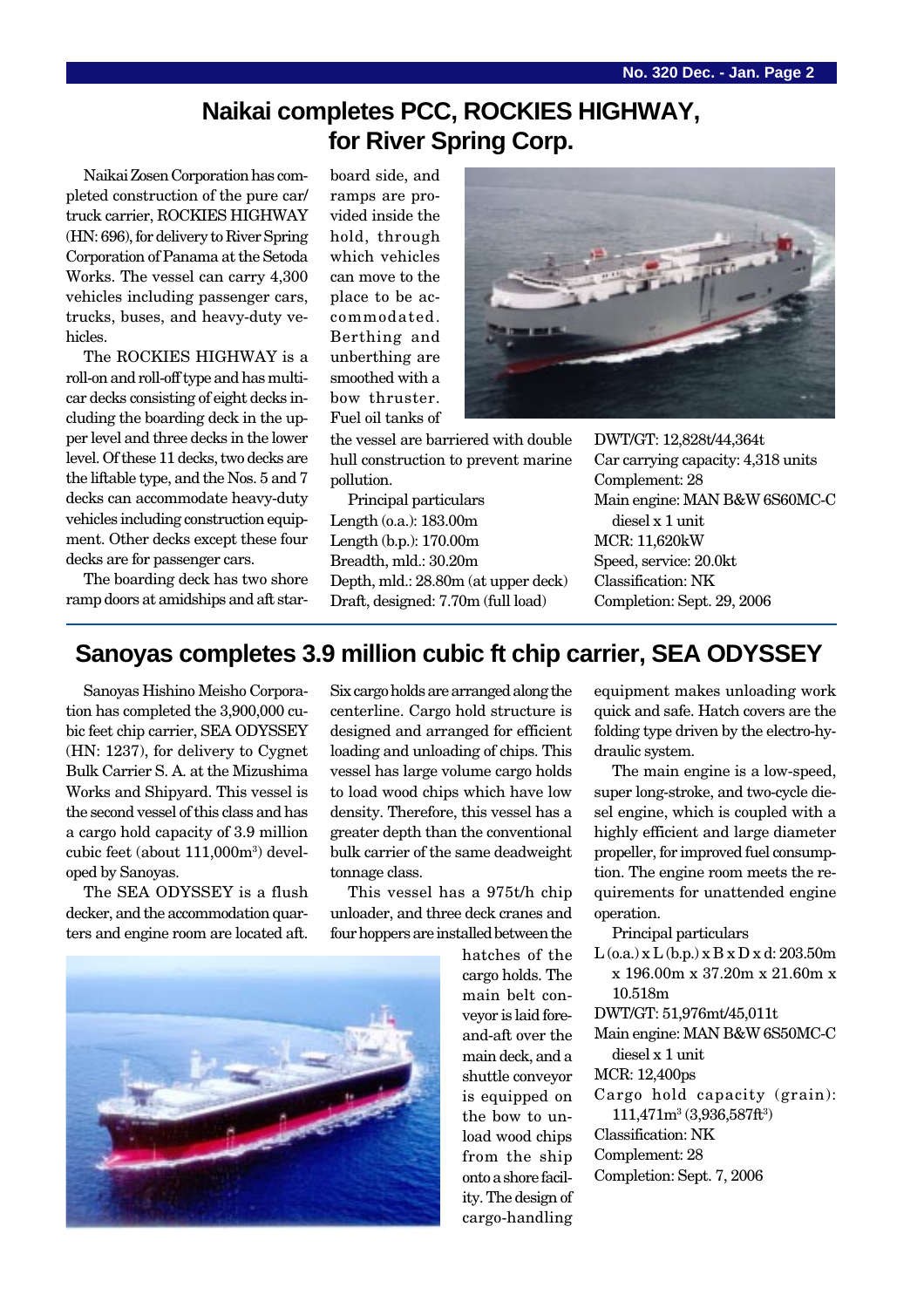## **Imabari delivers 99.347DWT ore carrier to Dyna Future Steam Ship**

Imabari Shipbuilding Co., Ltd. delivered 99,347DWT bulk carrier, DYNA GLOBE (HN: 1444), to the owner, Dyna Future Steam Ship (HK) Limited at the Marugame Headquarters in Sept. 15, 2006. The vessel is the 5th of the 90BC class bulk carrier series developed by Imabari. The DYNA GLOBE was designed and constructed as an oceangoing bulk carrier suitable for carrying coal and iron ore cargoes in conformity to the requirements of IACS URS Bulk Carrier Safety.

The vessel carries cargoes produced by Australian mineral resources to major iron and steel producers in Japan, gaining a good reputation for its efficiency and safety in transport. The vessel has fewer cargo holds than the same class of bulk carriers. The six cargo holds are provided to shorten the cargo handling time. This led to the good evaluation by the owner and operator. The cargo hold compartment is designed as the conventional single hull construction having double bottom tanks with side hopper and top side tanks except the No. 6 cargo hold with double hull construction.

The hull construction is designed to be adaptable for loading coal and iron ore (S.F. = 17.0CF/LT homogeneously). Sufficient pumping-out ability assisted



by the gravity system can be demonstrated for shortened deballasting time to cope with the high-speed loading facilities at ports. As one of the measures for loading iron ore, special coating is applied to the hold surfaces for improved maintenance. The vessel is equipped with necessary outfittings and arrangements together with required devices to enter cargo-unloading berths in Japan.

The main engine is the Mitsui-MAN B&W 6S60MC (Mark VI), and both main engine and diesel generator engines comply with MARPOL 73/78 Annex VI Reg. 13 on  $NO<sub>x</sub>$  emission. The Alpha cylinder lubricating oil system is applied to the main engine for improved maintenance.

Principal particulars

 $L$  (o.a.) x  $L$  (b.p.) x  $B$  x  $D$  x d : 249.94m x 240.00m x 43.00m x 18.70m x 12.886m DWT/GT: 99,347t/55,281t Hold Capacity: 111,727m3 Main engine: MITSUI-MAN B&W 6S60MC (Mark VI) x 1 unit MCR: 12,240kW x 105rpm Speed, service: 14.5kt Complement: 24 Classification: NK Completion: Sept. 15, 2006

## **Sanoyas completes Panamax bulker, CMB SAKURA**

Sanoyas Hishino Meisho Corp. recently completed the 75,765mt Panamax bulk carrier, CMB SAKURA (HN: 1243), for Ever Bright Shipping S. A. at the Mizushima Works and Shipyard. The

vessel is the 64th of the series of Sanoyas Panamax, and the 38th of the 75,500mt type, which was built by Sanoyas.

The CMB SAKURA has seven

cargo holds with topside tanks and a hopper bottom for efficient loading and unloading of bulk cargoes. The living quarters and engine room are located aft. The hatch covers are the side rolling type driven by an electro-hydraulic motor and

chains.

The main engine is a low-speed, super long stroke, and 2-cycle diesel engine. The highly efficient and large diameter propeller assists in reducing fuel consumption.

Principal particulars

 $L$  (o.a.) x  $L$  (b.p.) x  $B$  x  $D$  x d: 225.00m x 217.00m x 32,26m x 19.30m x 13.995m

DWT/GT: 75,765mt/38,891t

Cargo hold capacity: 89,201m<sup>3</sup> (grain) Main engine: MAN B&W 7S50MC-C

diesel x 1 unit MCR: 12,200ps

- Speed, service: About 14.5kt
- Classification: NK
- Complement: 25
- Completion: Sept. 15, 2006

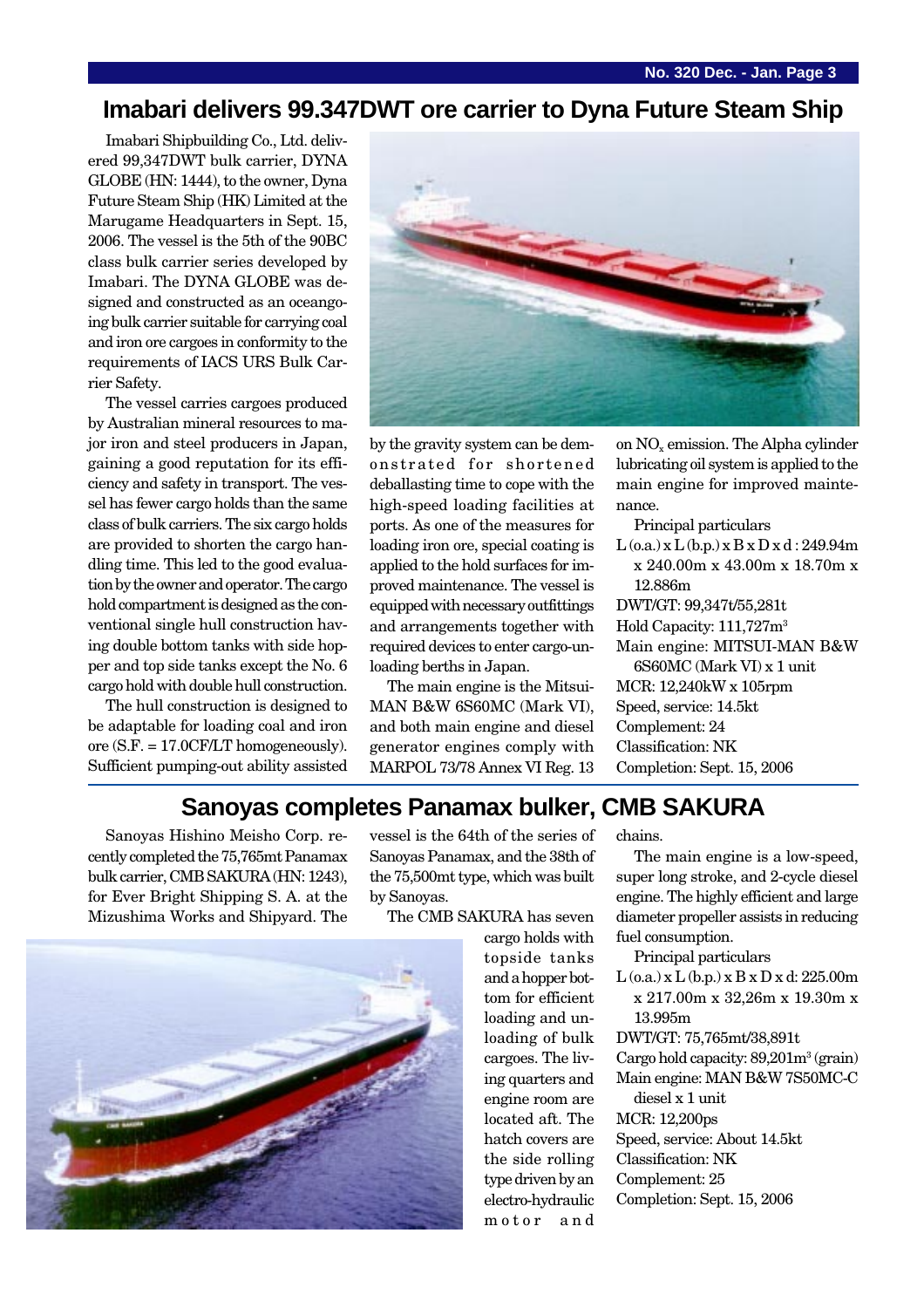# **World's biggest class eco-friendly marine diesel engine delivered**

Mitsui Engineering & Shipbuilding Co., Ltd. (MES) delivered the Mitsui-MAN B&W 12K98ME engine, the world's biggest electronically controlled marine diesel engine, to Kure Shipyard of IHI Marine United Inc. The engine will be installed on the biggest class container carrier in Japan of 8,000TEUs for operation by Kawasaki Kisen Kaisha, Ltd.

The engine was manufactured at a newly expanded Machinery Factory in Tamano Works of MES. This world's biggest class engine is about 13.5 meter high and weighs about 2,000 tons plus and has 12 cylinders each of which has 98cm diameter with

total output of about 100,000 ps.

In this new engine, conventional cam shafts are abolished, and the fuel injection, adjustment of exhaust gas timing and cylinder oil supply are made electronically, by which engine operation with lower revolutions has been achieved bringing about better ship's maneuvering in narrow waters and/or in harbors. Furthermore, this engine can reduce the consumption of fuel and cylinder oil, thus decreasing the emission of  $NO<sub>x</sub>$  and soot. The engine, therefore, can be called an engine friendly to the global environment.



sales activity for large-scale marine diesel engine aggressively in the future.

**Outline of Mitsui-MAN B&W 12K98ME**

Output: 68,640 kW (about 100,000 ps) Revolutions: 94rpm Number of Cylinders: 12 Piston Diameter: 980 mm

MES is committed to promote its

### **Next Generation Type of Joystick Controlling System MACS-KM** --Launched Sales for Merchant Ships--

Mitsui Engineering & Shipbuilding Co., Ltd. and Kamome Propeller Co., Ltd. have jointly developed and commercialized a joystick controlling system MACS-KM for general merchant ships. The first MACS-KM was recently delivered and installed in Kakumei Maru owned by Tsurumi Sunmarine Co., Ltd.

This system was originally developed by MES as a second-generation type of joystick controlling system and has been installed in various governmental or public ships so far. Kamome has newly commercialized it for general merchant ships.

In this system, controllable pitch propeller, bow thruster and high-effi-



cient rudder are controlled integrally by using the joystick and rotation dial. Therefore, it became easy and simple to control the ship's motion (surging, swaying and yawing) accurately. This system enables easy berthing operation and helps to avoid the associated risk.

Taking this opportunity of the first delivery of this system, MES and

KAMOME started to strengthen their sales activity, and they have already received many inquiries.

MES has already delivered its self-developed several type of joystick controlling system and installed it in many governmental ships, ocean research ships and so on which require the accurate maneuvering. The technology of MES for such system is highly appreciated by the clients.

On the other hand, KAMOME

combined this technology with their actuators (thruster, propeller etc.) to minimize the lead time for development. KAMOME will support MES to expand the sales of this new joystick controlling system MACS-KM for merchant ships by use of their many sales experiences and large sales network for small / medium size merchant ships.

**Outlines of MACS-KM** Components: Control Processing Unit: 1 Master Control Panel: 1 Wing Control Panel: 2 Control Function: Manual Joystick mode Easy to control the ship's motion (surging, swaying and yawing) manually. Auto Heading mode: Heading is controlled automatically, and easy to control the ship's motion (surging and swaying) manually. Individual mode: CPP, rudder and bow thruster are controlled individually by using joystick and rotation dial. Principal Dimensions of Kakumei Maru Type of ship: Oil tanker Gross Tonnage: 3,486t Length overall: 104.1m Width: 16.0m Depth: 8.2m Building Shipyard: Hakata Shipbuilding Co., Ltd. Ship No.: 676 Main Engine: Hanshin Diesel Works Ltd. LH46LA 4,500 ps (3,309 kW) Propeller: Kamome Propeller Company Ltd. CPC-95B/110F Diameter: 3.5 m Bow Thruster: Kamome Propeller Company Ltd. TCA-80AMA Propulsion: 8 tons (78kN) Rudder: Japan Hamworthy & Co., Ltd. Schilling Rudder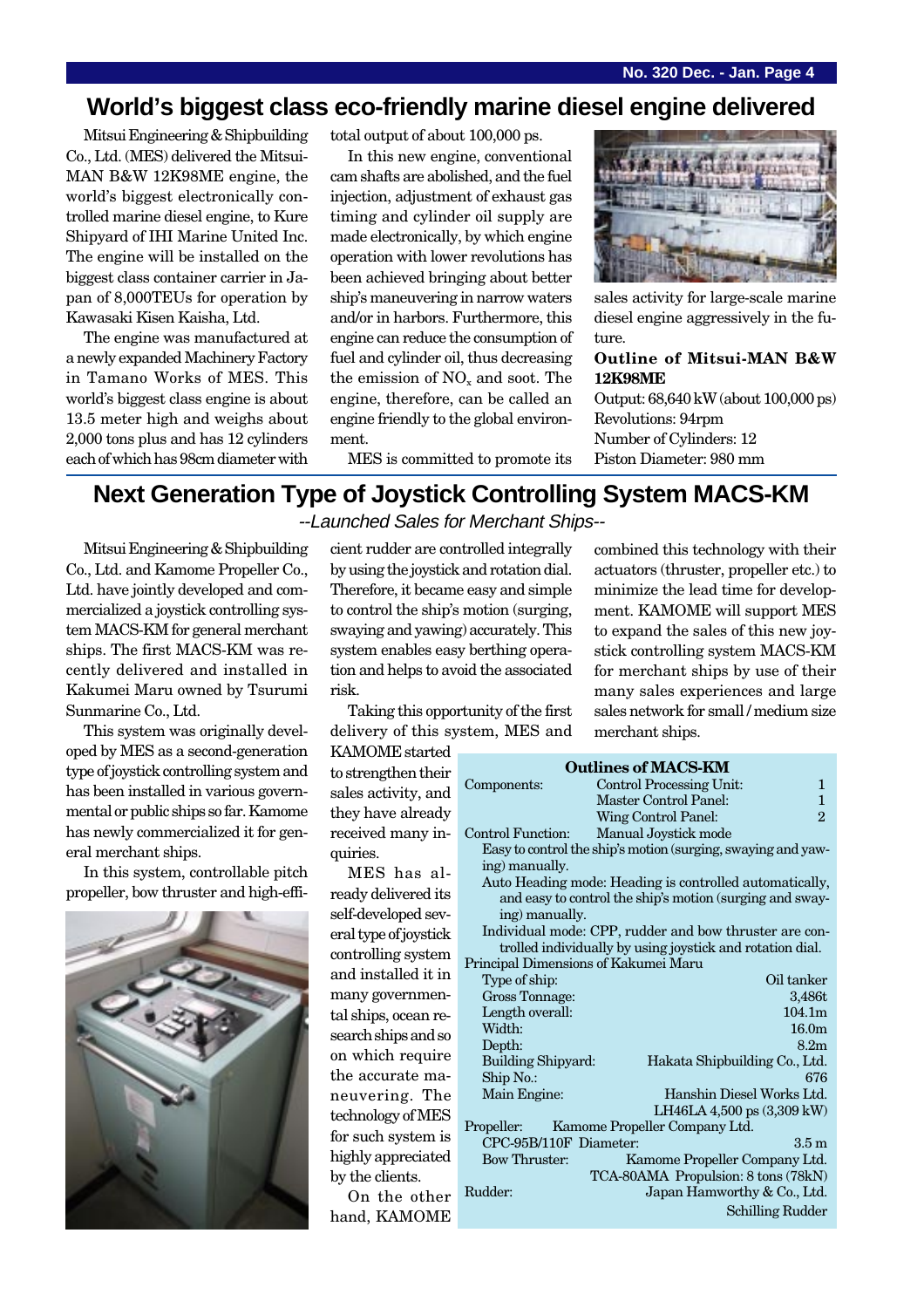## **15% energy saving achievable Miho and Niigata jointly develop advanced hybrid propulsion system**

Miho Shipyard Co., Ltd. has announced that the company and Niigata Power System Co., Ltd. have jointly developed an advanced hybrid propulsion system. The new propulsion system employs a contra-rotating propeller driven by an electric motor. This system can decrease energy consumption by about 15% and improve the ship maneuverability. Miho Shipyard installed the new system on the Nippon Maru, a roundhaul netter, which was opened to the public at the No. 5 quay in the Shimizu Ejiri Fishing Port on Oct. 1.

The new hybrid propulsion system consists of an ordinary main diesel engine propulsion unit and an assist electric motor drive contra-rotating propeller unit. The two units are aligned on the ship centerline, and the contra-rotating propeller is built in the rudder and is independent from the main engine propulsion unit.

In general, the vortex flow generated by the main propeller disturbs propulsion efficiency. The new contrarotating propeller cancels the disturbance of vortex flow to recover the thrust. The water tank tests using a scale model of the Nippon Maru revealed that the new propulsion system increased the propulsive efficiency by 12%. Depending upon the combined use or separate use of the main and assist propulsion units, additional energy saving of about 3% is possible. Total energy saving of about 15% can be expected.

The assist propulsion unit can turn up to 90 degrees to either starboard or the port. The combined use with a bow thruster enables various movements such as transversing moves. This facilitates berthing and unberthing in a port. Navigation with either the main or assist propulsion unit is possible. Due to this, the fail-safe system is provided in the event of main engine trouble.

The Ministry of Land, Infrastructures and Transport (MLIT) has supported development of the electric pro-



pulsion system to revitalize the coasting service, and such an electric propulsion system has been already installed on a "Super-Eco Ship." At present, the phase II development and verification tests are in progress. The phase II mainly targets the manpower saving system to help the crew in navigation, mooring, and cargo-handling work.

The passenger ferry, Miyajima Maru, which was the first Super Eco ship, was completed in January this year. The second and third Super-Eco ships will be completed in February and May 2007, respectively. For a vessel that will employ new technologies of the phase II, Ueno Transtech Co. exclusively engaging in domestic transport will develop a new 749GT tanker for liquid paraffin. The tanker is scheduled for completion in the end of 2007.

The Nippon Maru mounted with the new hybrid propulsion system is the third vessel following the Nippon Maru I and II, all completed by Miho Shipyard. These vessels are owned and operated by the Nippon Corporation jointly established by seven fishing companies.

Principal particulars

L (o.a.) x B x D: 75.97m x 13.40m x 7.50m/5.00m

GT: 1,817t (Int'l)/744t (Jpn) Main engine: Niigata 6M G34H (2,647kW) x 1 unit Speed, service: 16.20kt Complement: 23

#### **To our readers**

- Please notify us of any change in address by letter, telefax, or E-mail together with the old mailing label to ensure you continue to receive SEA-Japan.
- We welcome your comments about SEA-Japan. Please address all correspondence to the Japan Ship Exporters' Association (JSEA), or the Japan Ship Centre in London.
- Address (Tokyo): 15-16, Toranomon 1-chome, Minato-ku, Tokyo 105-0001 / Tel: (03) 3508-9661 Fax: (03) 3508- 2058

E-mail: postmaster@jsea.or.jp

• Address (London): 2nd Floor, 6 Lloyd's Avenue, London EC3N 3AX, UK / Tel: +44 (0) 20 7680 9456 / Fax: +44 (0) 20 7680 9416 E-mail: info@jsc.org.uk URL: http://www.jsc.org.uk Portalsite: maritimejapan.com